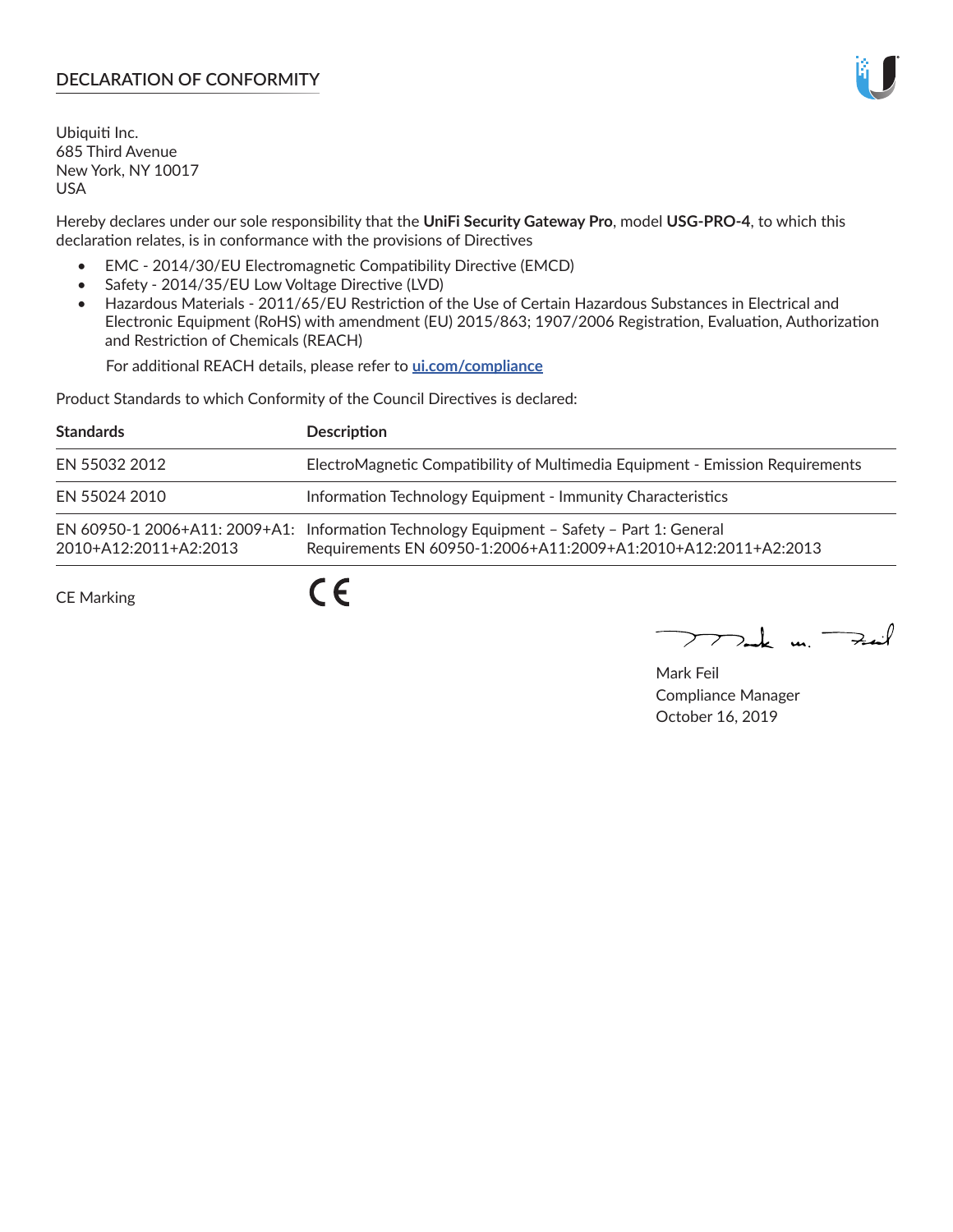# **DECLARATION OF CONFORMITY**



### **български** [Bulgarian]

С настоящото Ubiquiti декларира, че това устройство USG-PRO-4 е в съответствие със съществените изисквания и други приложими разпоредби на Директиви 2014/30/ЕС, 2014/35/ЕС.

### **Hrvatski** [Croatian]

Ubiquiti ovim putem izjavljuje da je ovaj uređaj USG-PRO-4 sukladan osnovnim zahtjevima i ostalim bitnim odredbama Direktiva 2014/30/EU, 2014/35/EU.

# **Čeština** [Czech]

Ubiquiti tímto prohlašuje, že toto USG-PRO-4 zařízení, je ve shodě se základními požadavky a dalšími příslušnými ustanoveními směrnic 2014/30/EU, 2014/35/EU.

## **Dansk** [Danish]

Hermed, Ubiquiti, erklærer at denne USG-PRO-4 enhed, er i overensstemmelse med de væsentlige krav og øvrige relevante krav i direktiver 2014/30/EU, 2014/35/EU.

## **Nederlands** [Dutch]

Hierbij verklaart Ubiquiti, dat deze USG-PRO-4 apparaat, in overeenstemming is met de essentiële eisen en de andere relevante bepalingen van richtlijnen 2014/30/EU, 2014/35/EU.

### **English**

Hereby, Ubiquiti, declares that this USG-PRO-4 device, is in compliance with the essential requirements and other relevant provisions of Directives 2014/30/EU, 2014/35/EU.

## **Eesti keel** [Estonian]

Käesolevaga Ubiquiti kinnitab, et antud USG-PRO-4 seade, on vastavus olulistele nõuetele ja teistele asjakohastele sätetele direktiivide 2014/30/EL, 2014/35/EL.

### **Suomi** [Finnish]

Täten Ubiquiti vakuuttaa, että tämä USG-PRO-4 laite, on yhdenmukainen olennaisten vaatimusten ja muiden sitä koskevien direktiivien 2014/30/EU, 2014/35/EU.

## **Français** [French]

Par la présente Ubiquiti déclare que l'appareil USG-PRO-4, est conforme aux exigences essentielles et aux autres dispositions pertinentes des directives 2014/30/UE, 2014/35/UE.

## **Deutsch** [German]

Hiermit erklärt Ubiquiti, dass sich dieses USG-PRO-4 Gerät, in Übereinstimmung mit den grundlegenden Anforderungen und den anderen relevanten Vorschriften der Richtlinien 2014/30/EU, 2014/35/EU befindet.

### **Ελληνικά** [Greek]

Δια του παρόντος, Ubiquiti, δηλώνει ότι αυτή η συσκευή USG-PRO-4, είναι σε συμμόρφωση με τις βασικές απαιτήσεις και τις λοιπές σχετικές διατάξεις των οδηγιών 2014/30/EE, 2014/35/EE.

### **Magyar** [Hungarian]

Ezennel Ubiquiti kijelenti, hogy ez a USG-PRO-4 készülék megfelel az alapvető követelményeknek és más vonatkozó 2014/30/EU, 2014/35/EU irányelvek rendelkezéseit.

## **Íslenska** [Icelandic]

Hér, Ubiquiti, því yfir að þetta USG-PRO-4 tæki er í samræmi við grunnkröfur og önnur viðeigandi ákvæði tilskipana 2014/30/ESB, 2014/35/ESB.

### **Italiano** [Italian]

Con la presente, Ubiquiti, dichiara che questo dispositivo USG-PRO-4, è conforme ai requisiti essenziali ed alle altre disposizioni pertinenti delle direttive 2014/30/UE, 2014/35/UE.